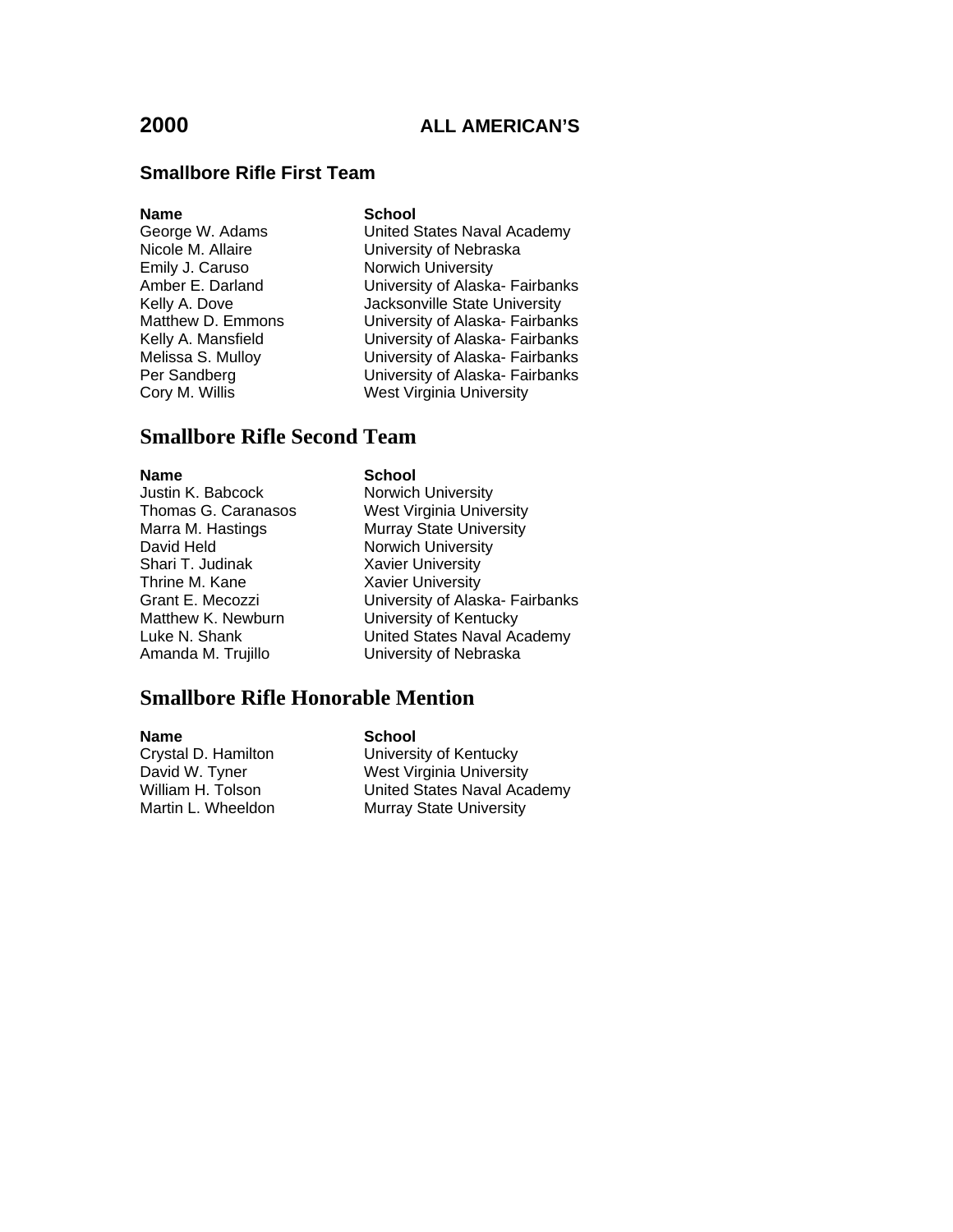# **Air Rifle First Tea**

#### **Name** School

Emily J. Caruso **Norwich University**<br>Matthew D. Emmons **Nutlem University of Alaska** Thrine M. Kane **Xavier University**<br>
Kelly A. Mansfield **Contains University of Alas** 

Nicole M. Allaire **University of Nebraska** Thomas G. Caranasos West Virginia University University of Alaska- Fairbanks Kelly A. Mansfield **Warehou University of Alaska- Fairbanks**<br>Melissa S. Mulloy **National University of Alaska- Fairbanks** University of Alaska- Fairbanks Grant E. Mecozzi **E. S. E. S. E. S. E. S. E. S. E. S. E.** University of Alaska- Fairbanks<br>Martin L. Wheeldon **Murray State University** Murray State University Cory M. Willis West Virginia University

### **Air Rifle Second Team**

#### **Name** School

Joseph V. Fitzgibbon Xavier University

George W. Adams United States Naval Academy Kelly A. Dove **Galler** Jacksonville State University Crystal D. Hamilton University of Kentucky Marra M. Hastings **Murray State University** Tran L. Lam United States Naval Academy Troy H. Moore University of Alaska- Fairbanks Per Sandberg **Disk Communist University of Alaska- Fairbanks**<br>
April A. Shea **Next Virginia University** April A. Shea<br>Amanda M. Trujillo **New Your West Virginia University** University of Nebraska

#### **Air Rifle Honorable Mention**

**Name School**<br>Kimberly A. Pienkowski **School** Christina Villa **Villa** University of Texas- El Paso

United States Military Academy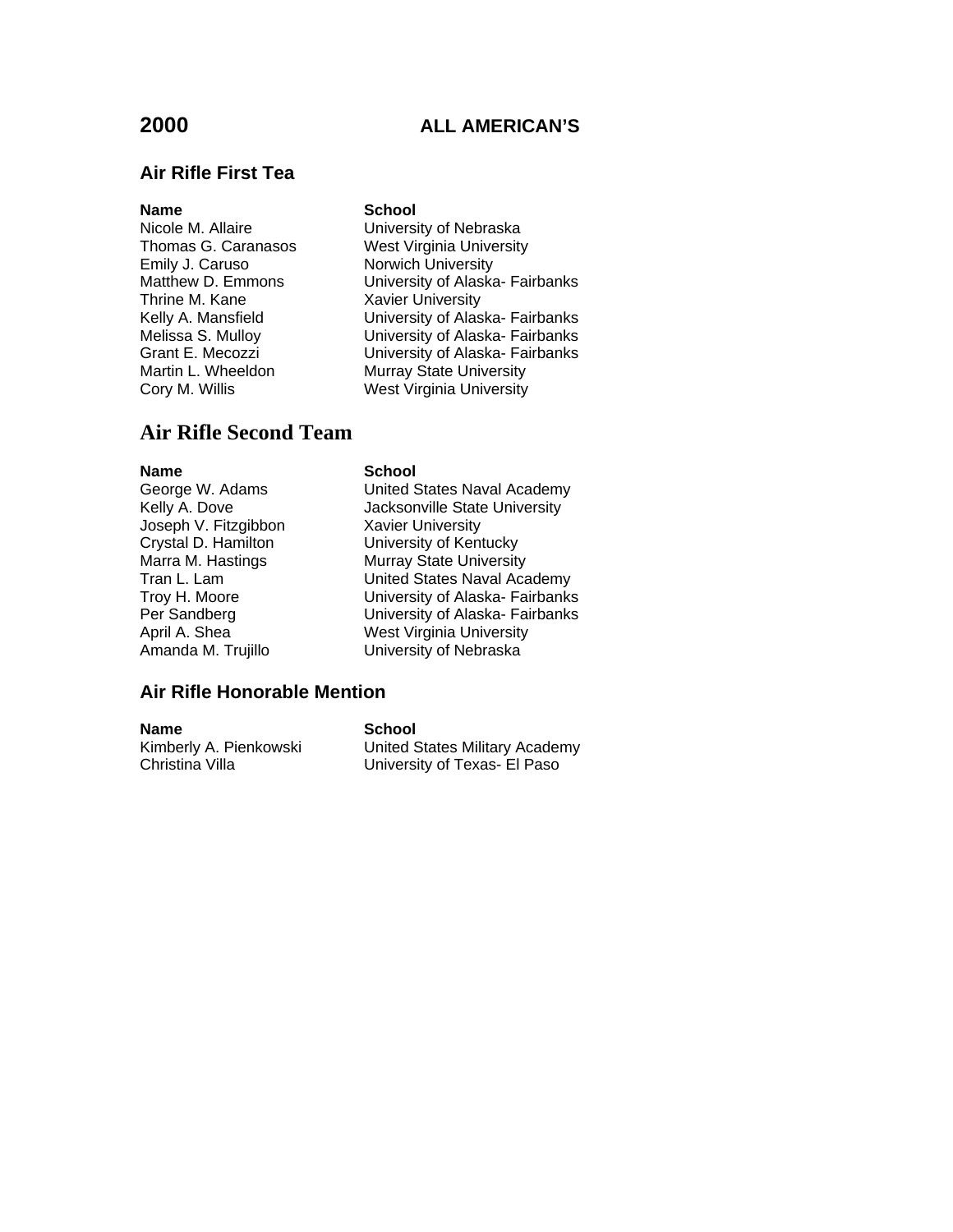### **Free Pistol First Team**

| <b>School</b>                     |
|-----------------------------------|
| United States Naval Academy       |
| United States Military Academy    |
| United States Naval Academy       |
| <b>Texas A&amp;M University</b>   |
| United States Coast Guard Academy |
|                                   |

### **Free Pistol Second Team**

| <b>Name</b>       | <b>School</b>                         |
|-------------------|---------------------------------------|
| David L. Anderson | United States Air Force Academy       |
| Gregory M. Klos   | United States Naval Academy           |
| Calvin A. Kroeger | <b>United States Military Academy</b> |
| Nathan K. Morris  | University of Utah                    |
| Paul A. Zelenak   | The Ohio State University             |
|                   |                                       |

### **Free Pistol Honorable Mention**

| Name           | School                            |
|----------------|-----------------------------------|
| Tobias C. Reid | United States Coast Guard Academy |

#### **Standard Pistol First Team**

**Name** School<br>Calvin A. Kroeger **School** 

Calvin A. Kroeger **Calving Academy** Laura A. Murray The Ohio State University Exand A. Marriay<br>
Nicholas E. Neely United States Coast Guard Academy<br>
Douglas A. Noble United States Military Academy<br>
Paul A. Zelenak The Ohio State University Douglas A. Noble<br>
Douglas A. Noble<br>
United States Military Academy<br>
The Ohio State University The Ohio State University

#### **Standard Pistol Second Team**

| <b>Name</b>      | School                            |
|------------------|-----------------------------------|
| Peter Foradori   | United States Naval Academy       |
| Jeffrey P. Owens | United States Coast Guard Academy |
| Kay D. Parrish   | Utah State University             |
| Jesse B. Sousa   | United States Naval Academy       |
| Sally A. Talbot  | United States Military Academy    |

### **Standard Pistol Honorable Mention**

| <b>Name</b>       | School                            |
|-------------------|-----------------------------------|
| Melissa M. Depweg | United States Coast Guard Academy |
| Tobias C. Reid    | United States Coast Guard Academy |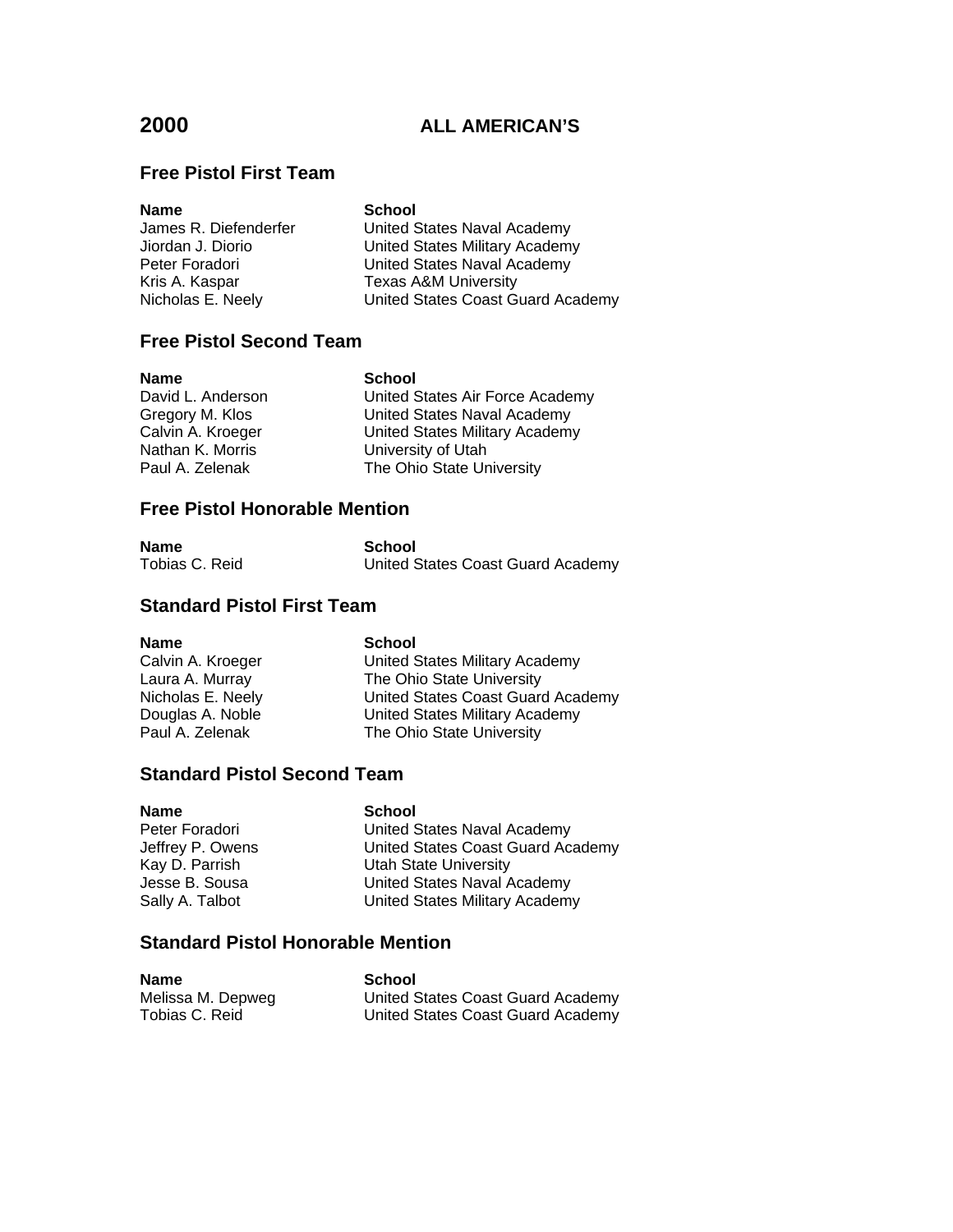### **Air Pistol First Team**

#### **Name** School

Jiordan J. Diorio United States Military Academy Peter Foradori **National States Naval Academy** Gregory M. Klos **Christian Control United States Naval Academy**<br>Calvin A. Kroeger Calvin United States Military Academy United States Military Academy Laura A. Murray The Ohio State University<br>Nicholas E. Neelv United States Coast Gua Nicholas E. Neely<br>
United States Coast Guard Academy<br>
University of Notre Dame University of Notre Dame Paul A. Zelenak The Ohio State University

### **Air Pistol Second Team**

**Name** School

Jason E. Mayne The Citadel Nathan K. Morris **University of Utah** 

Madeleine M. Bradford College of Southern Idaho Michael J. Cregge United States Naval Academy Melissa M. Depweg United States Coast Guard Academy James R. Diefenderfer **United States Naval Academy** Katina M. Rogers United States Coast Guard Academy Patrick G. Sleem United States Military Academy Sally A. Talbot **Example 3** United States Military Academy

#### **Air Pistol Honorable Mention**

**Name** School<br>David L. Anderson **School** 

United States Air Force Academy Ian J. Kirschke United States Naval Academy Douglas A. Noble United States Military Academy Karen M. Tessneer The Ohio State University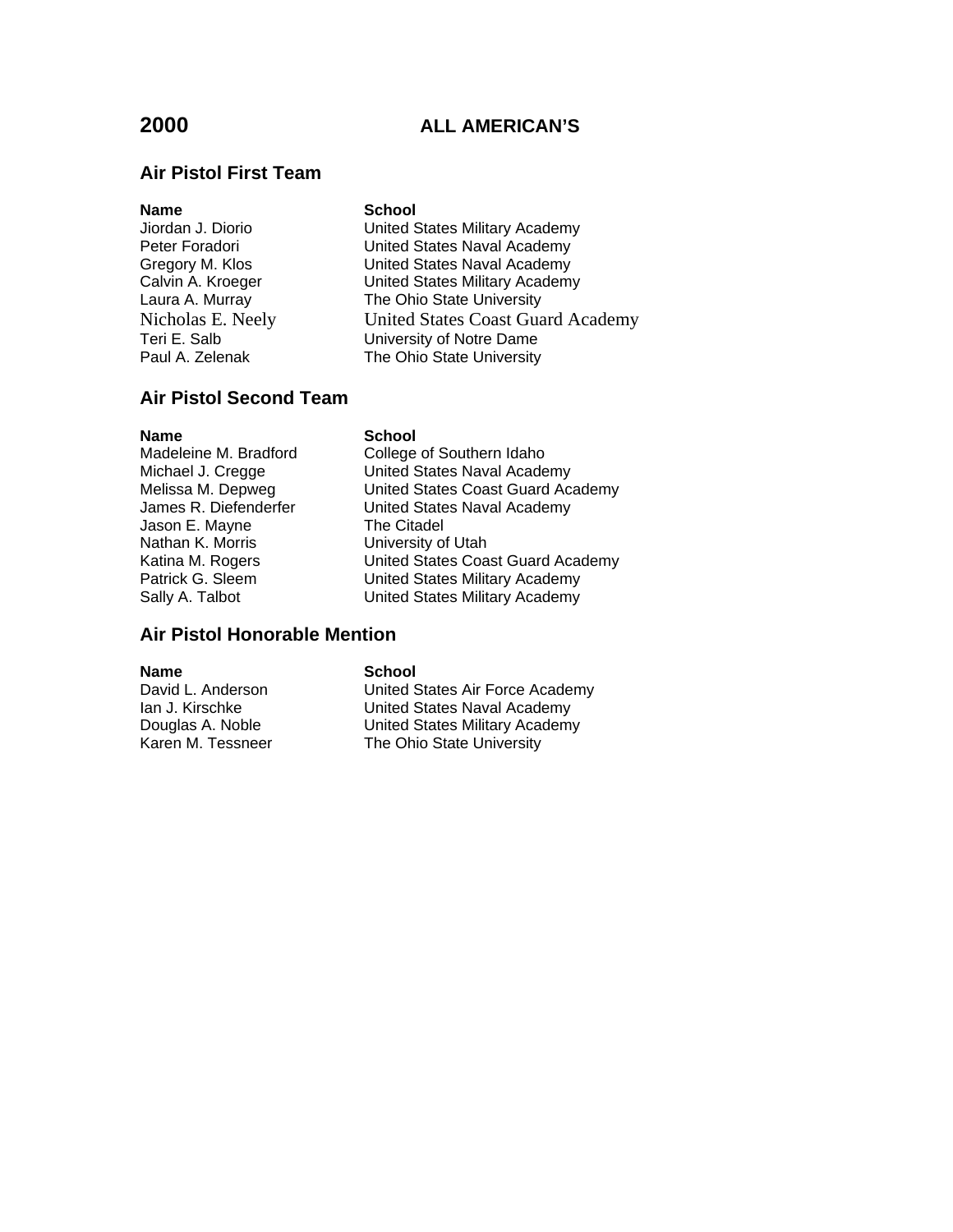# **Sport Pistol First Team**

| Name              | <b>School</b>                     |
|-------------------|-----------------------------------|
| Melissa M. Depweg | United States Coast Guard Academy |
| Jiordan J. Diorio | United States Military Academy    |
| Laura A. Murray   | The Ohio State University         |
| Sally A. Talbot   | United States Military Academy    |
|                   |                                   |

# **Sport Pistol Second Team**

| <b>Name</b>           | <b>School</b>                     |
|-----------------------|-----------------------------------|
| Madeleine M. Bradford | College of Southern Idaho         |
| Katina M. Rogers      | United States Coast Guard Academy |
| Karen M. Tessneer     | The Ohio State University         |
| Velma C. Vining       | United States Coast Guard Academy |

# **Sport Pistol Honorable Mention**

| <b>Name</b>     | School                      |
|-----------------|-----------------------------|
| Janine M. Mills | United States Naval Academy |